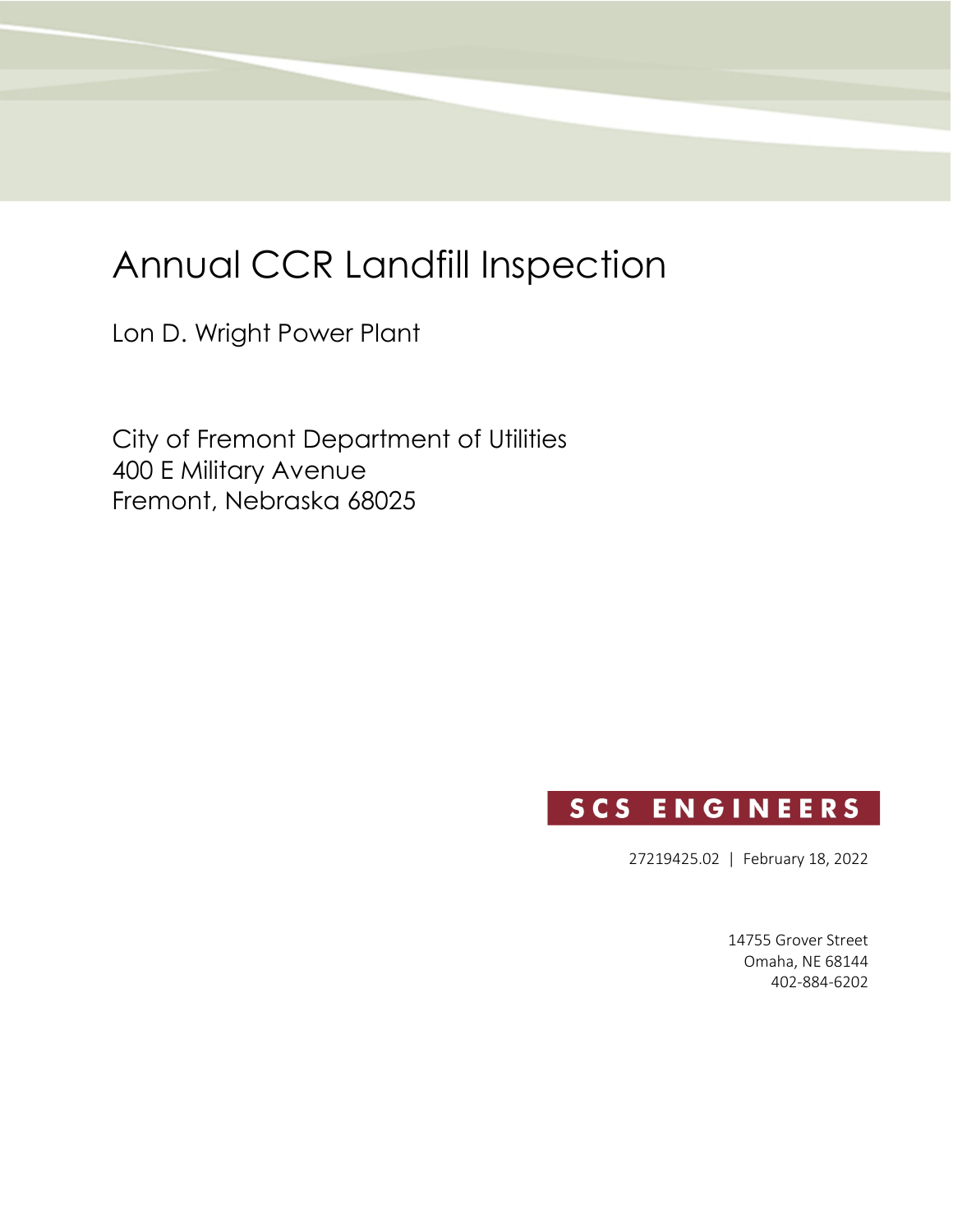### **Table of Contents**

### Section

| 1.0 |     |       |  |  |
|-----|-----|-------|--|--|
| 2.0 |     |       |  |  |
| 3.0 |     |       |  |  |
|     | 3.1 |       |  |  |
|     | 3.2 |       |  |  |
| 4.0 |     |       |  |  |
|     | 4.1 |       |  |  |
|     | 4.2 |       |  |  |
|     | 4.3 |       |  |  |
|     |     | 4.3.1 |  |  |
|     |     | 4.3.2 |  |  |
|     |     | 4.3.3 |  |  |
|     |     | 4.3.4 |  |  |
|     |     |       |  |  |
|     |     |       |  |  |
|     |     | 4.3.5 |  |  |
|     | 4.4 |       |  |  |
|     |     | 4.4.1 |  |  |
|     |     |       |  |  |
|     |     |       |  |  |
|     |     | 4.4.2 |  |  |
|     |     |       |  |  |
|     |     |       |  |  |
|     | 4.5 |       |  |  |
| 5.0 |     |       |  |  |
|     | 5.1 |       |  |  |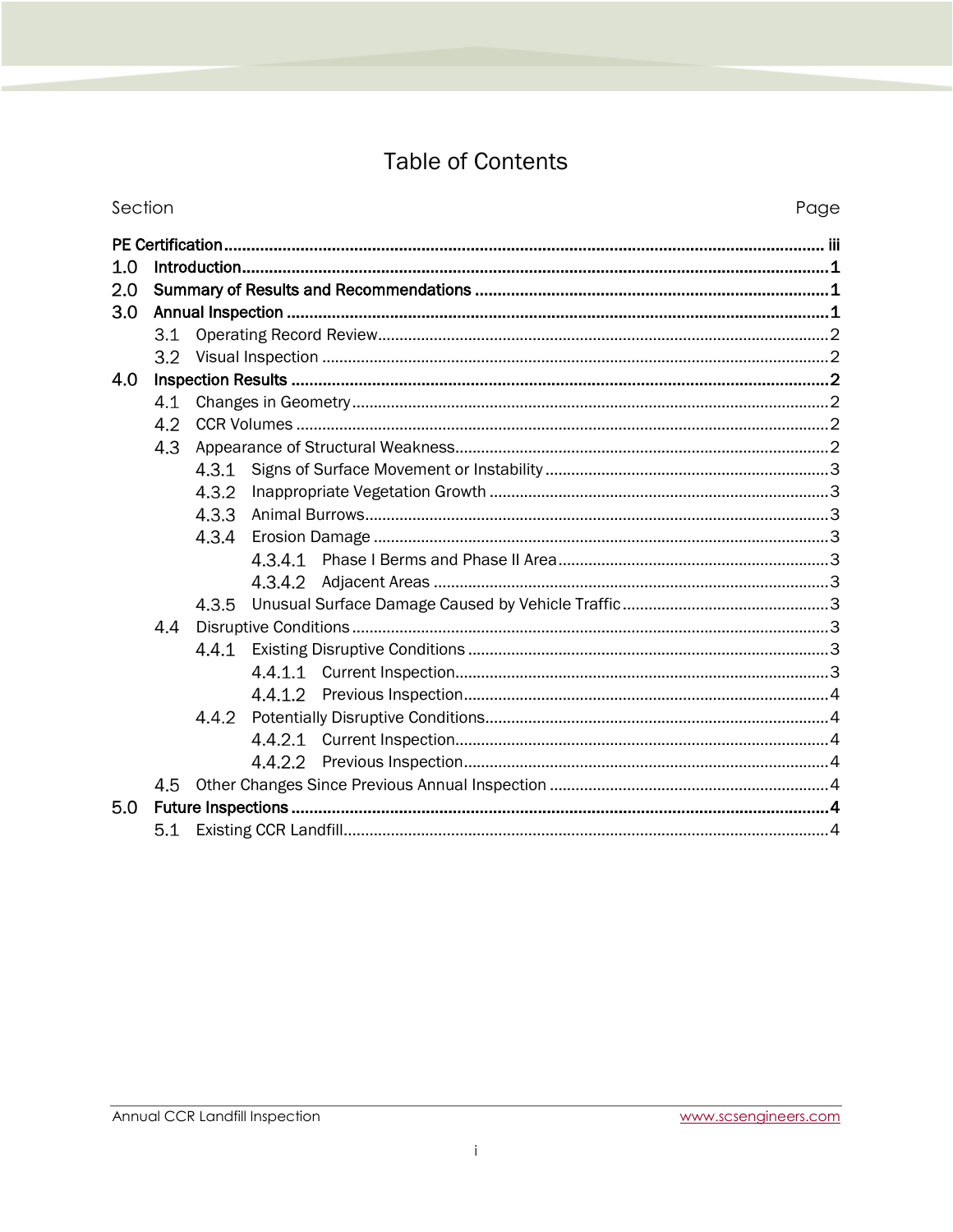[This page left blank intentionally]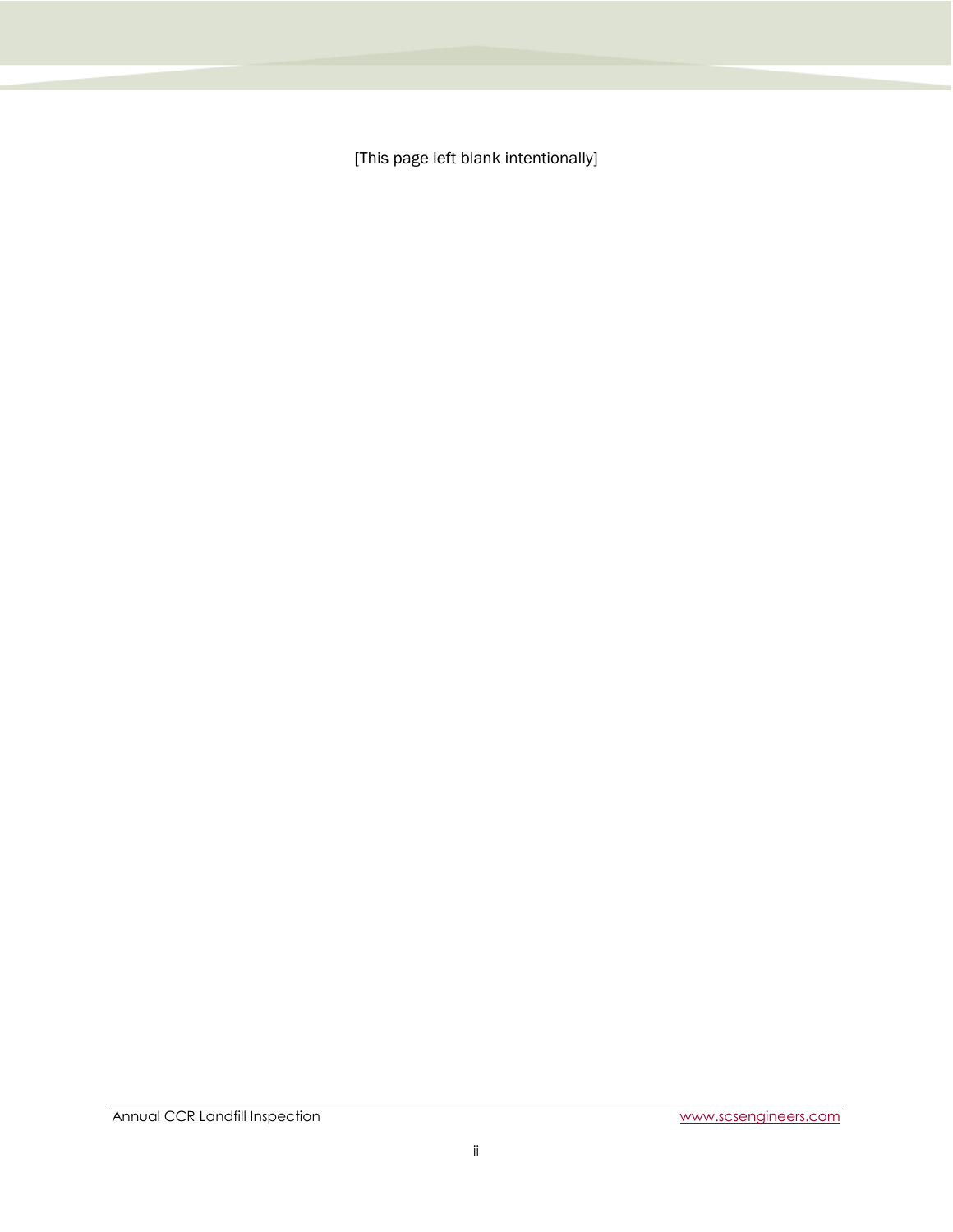<span id="page-3-0"></span>

### **PE CERTIFICATION**

I, Morgan B. Sykes, hereby certify that this Annual CCR Landfill Inspection Report meets the requirements of 40 CFR 257.84(b)(2), was prepared by me or under my direct supervision, and that I am a duly licensed Professional Civil Engineer under the laws of the State of Nebraska.

License number E-11764

My license renewal date is December 31, 2022.

Pages or sheets covered by this seal:

All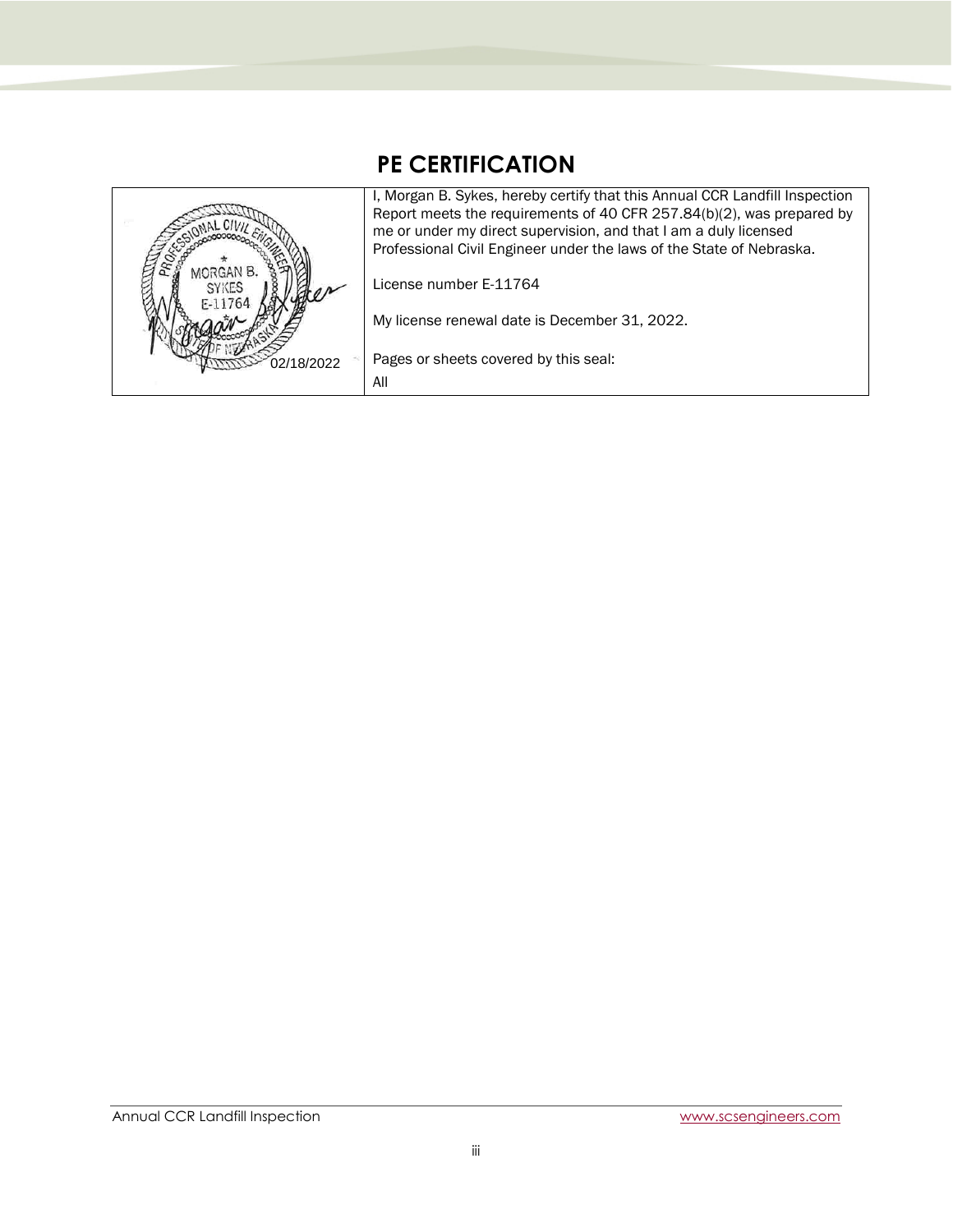<span id="page-4-0"></span>[This page left blank intentionally]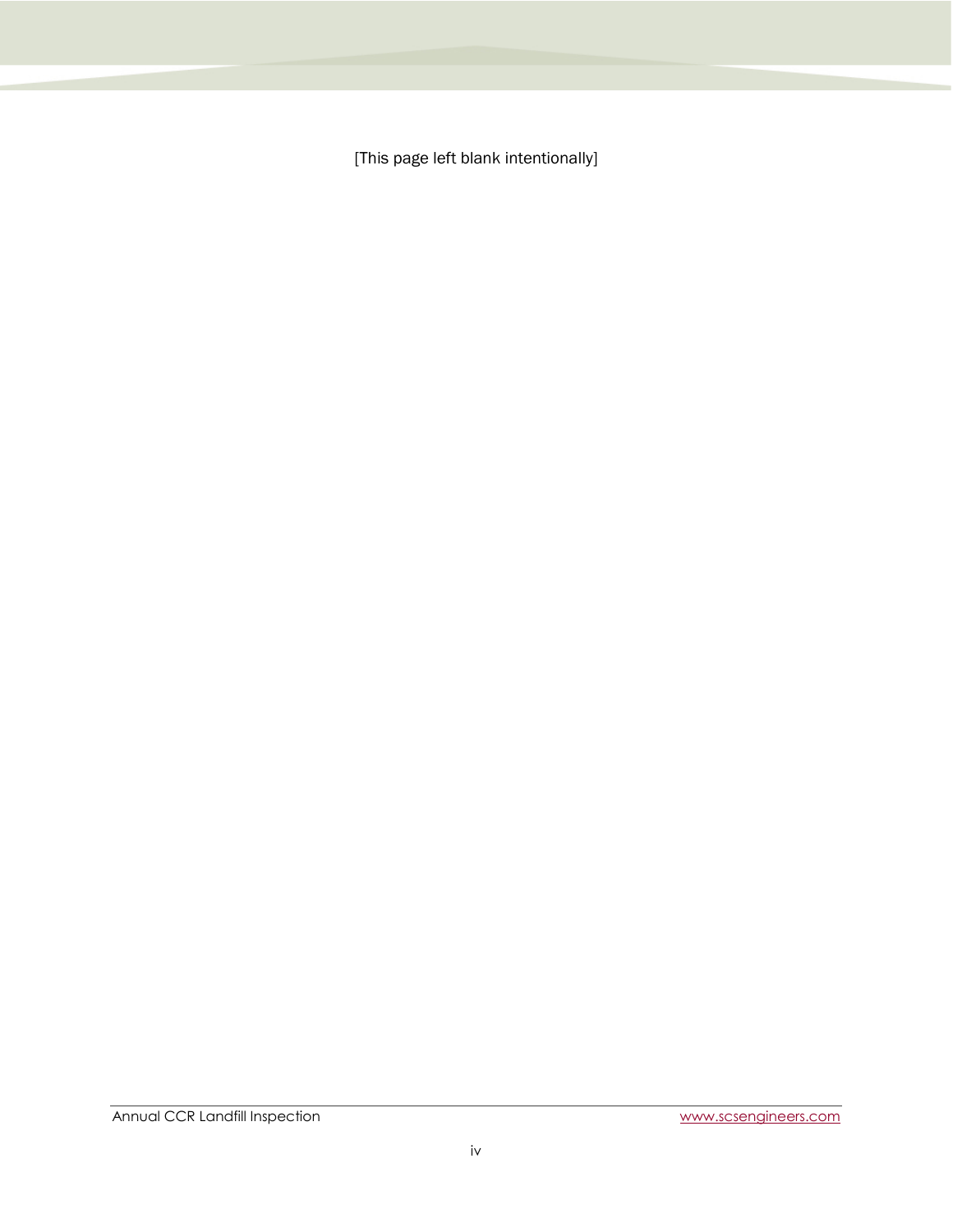#### $1.0$ **INTRODUCTION**

SCS Engineers (SCS) completed an annual inspection of the City of Fremont Department of Utilities (FDU) Lon D. Wright Power Plant's CCR landfill located east of the power plant in Fremont, Nebraska. The CCR landfill has received CCR both before and after the effective date of the CCR Rule. The annual inspection was completed in accordance with the U.S. Environmental Protection Agency (USEPA) Coal Combustion Residuals (CCR) rule, 40 CFR 257 Subpart D, in particular 257.84(b)(1). According to an annual inspection by a qualified professional engineer is required for all existing and new CCR landfills, and any lateral expansion of a CCR landfill. The purpose of the annual inspection is to ensure that the design, construction, operation, and maintenance of the CCR unit is consistent with recognized and generally accepted good engineering standards. The inspection must, at a minimum, include:

- A review of available information regarding the status and condition of the CCR unit, including, but not limited to, files available in the operating record (e.g., the results of inspections by a qualified person, and results of previous annual inspections); and
- A visual inspection of the CCR unit to identify signs of distress or malfunction of the CCR unit.

This report has been prepared in accordance with 40 CFR 257.84(b)(2) to document the annual inspection.

#### <span id="page-5-0"></span> $2.0$ **SUMMARY OF RESULTS AND RECOMMENDATIONS**

SCS identified no deficiencies or releases during the annual inspection of the CCR landfill. Deficiencies and releases must be remedied by the owner or operator as soon as feasible and the remedy documented.

#### <span id="page-5-1"></span> $3.0$ **ANNUAL INSPECTION**

Mr. Joel Stenberg of SCS completed an inspection of the CCR landfill on November 9, 2021. Mr. Morgan Sykes of SCS completed a subsequent inspection of the CCR landfill on February 1, 2022. Mr. Sykes is a licensed Professional Civil Engineer in Nebraska and holds a Bachelor's of Science degree in Civil Engineering. He has over 24 years of experience in the design, construction, and operation of municipal and private infrastructure and waste handling facilities. The scope of the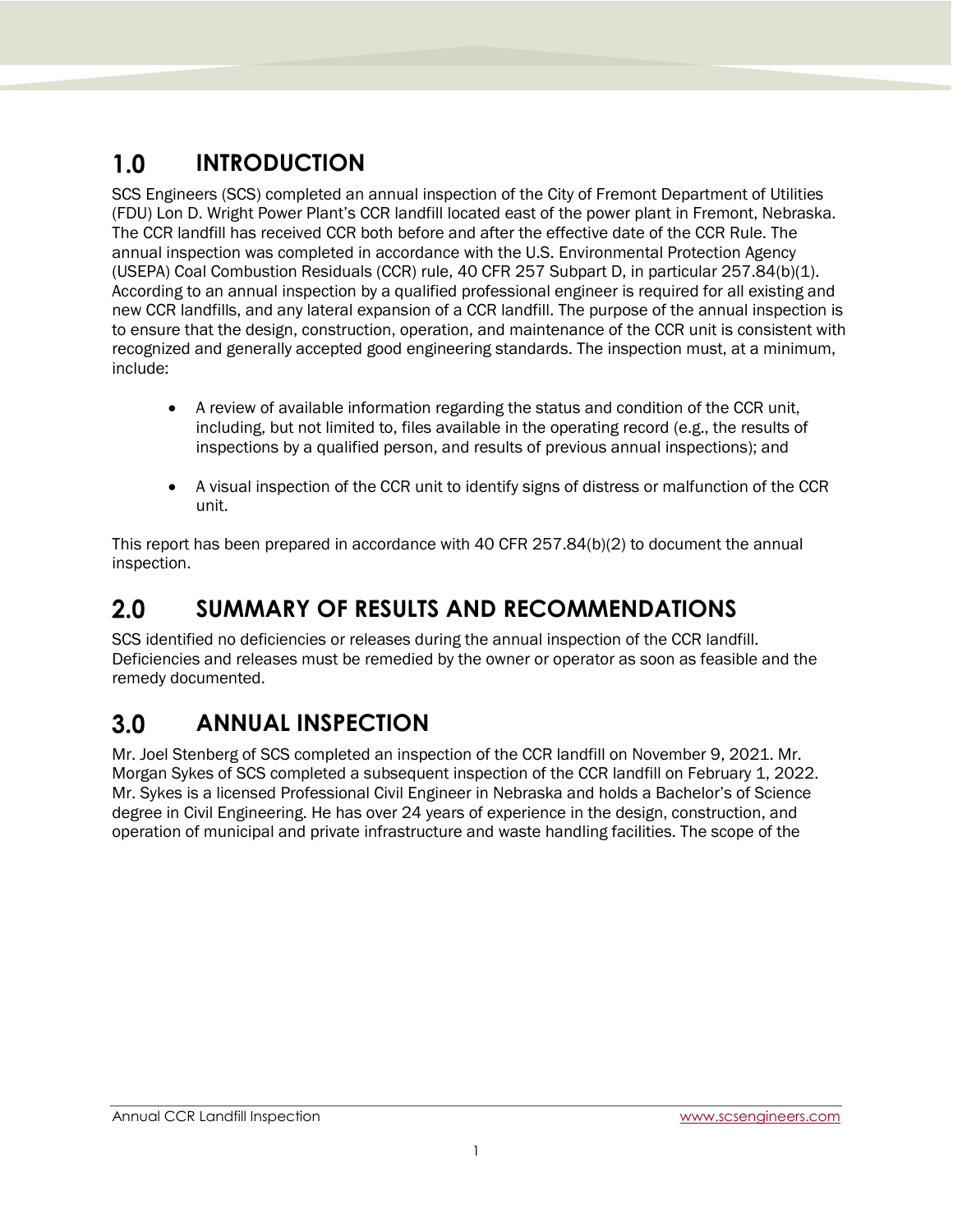annual inspection is described in Sections 3.1 and 3.2. The results of the annual inspection are discussed in Section 4.0.

#### <span id="page-6-0"></span> $3.1$ **OPERATING RECORD REVIEW**

SCS reviewed the available information in the operating record for the CCR landfill prior to the visual inspection discussed in Section 3.2. Information reviewed by SCS included operating record materials and weekly inspection reports provided by FDU and the information posted on City of Fremont's CCR Rule Compliance Data and Information website for the CCR landfill, as of the date of the inspection.

#### <span id="page-6-1"></span> $3.2$ **VISUAL INSPECTION**

SCS completed a visual inspection of the CCR landfill to identify signs of distress or malfunction of the CCR unit.

The visual inspection included observations of the following:

- CCR placement areas including active filling areas, final cover areas, and exterior non-CCR berms or slopes.
- Contact water run-off management features including internal contact water drainage features and discharges to the leachate collection pond.
- Non-contact storm water run-on and run-off control features including swales located adjacent to active fill areas.

#### <span id="page-6-2"></span> $4.0$ **INSPECTION RESULTS**

The results of the annual inspection, along with a description of any deficiencies or releases identified during the visual inspection, are summarized in the following sections.

#### <span id="page-6-3"></span> $4.1$ **CHANGES IN GEOMETRY**

No apparent changes in geometry were noted that would indicate distress or malfunction of the CCR unit at the facility. All changes in geometry observed during the annual inspection were the result of planned CCR filling activities.

#### <span id="page-6-4"></span> $4.2$ **CCR VOLUMES**

Based on review of facility records during volumetric analysis, the approximate tonnage of CCR contained in the landfill as of the end of January 2022 is 12,739 tons. Assuming CCR has an average unit weight of 1.03 tons per cubic yard, there are approximately 12,638 cubic yards of CCR in the landfill.

#### <span id="page-6-5"></span> $4.3$ **APPEARANCE OF STRUCTURAL WEAKNESS**

The inspection included a review of the appearance of actual or potential structural weakness of the CCR unit. The visual inspection included a review of CCR fill areas including the top slopes, internal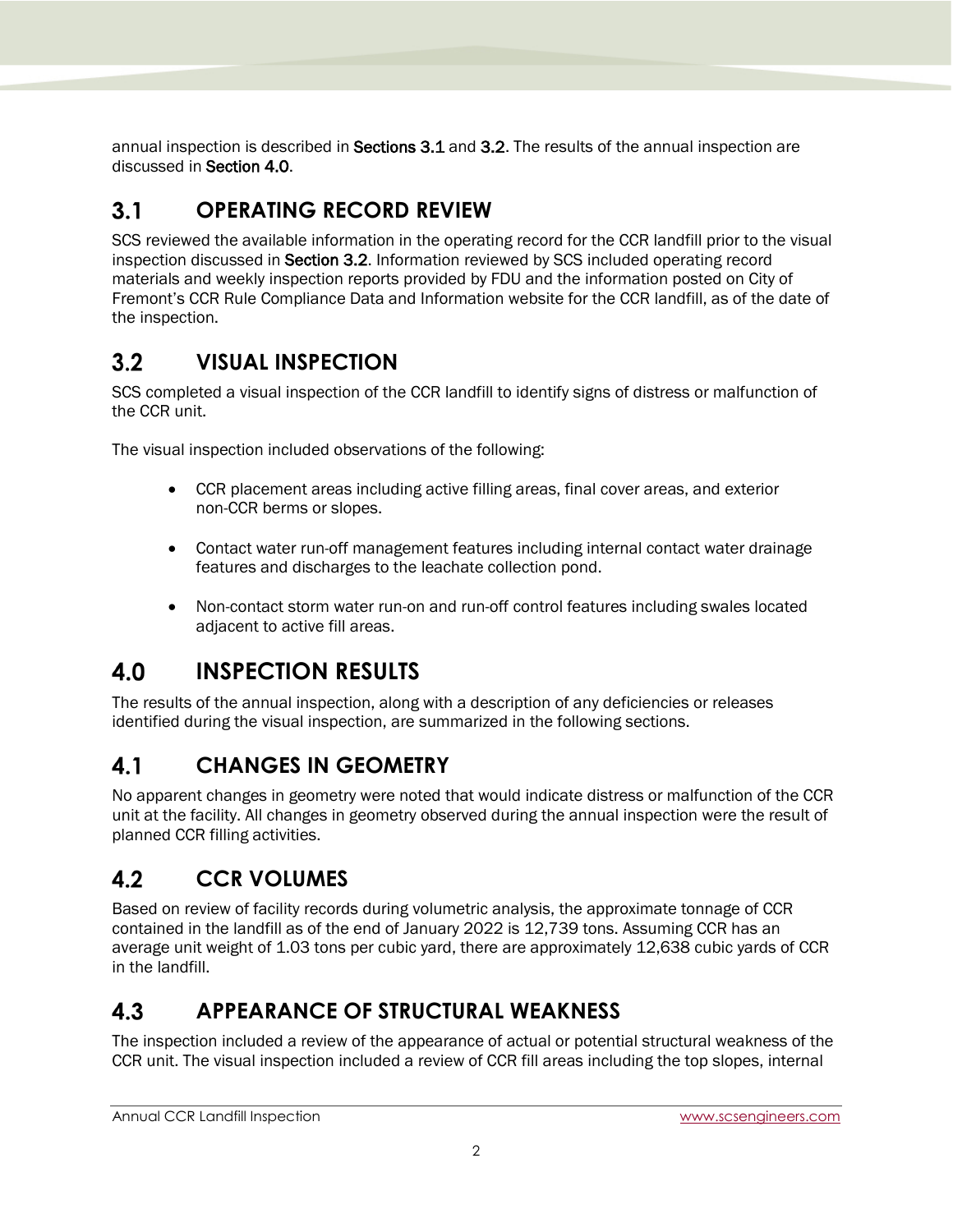side slopes, external side slopes, and internal ramps/haul roads for the presence of the following conditions:

- Signs of surface movement or instability:
	- Sloughing, slumping, or sliding
	- Surface cracking
	- Slopes in excess of 3 horizontal to 1 vertical (3H:1V)
	- Toe of slope movement
	- Evidence of inadequate compaction of exposed CCR
- Inappropriate vegetation growth
- Animal burrows
- Erosion damage
- Unusual surface damage caused by vehicle traffic

#### <span id="page-7-0"></span>**Signs of Surface Movement or Instability**  $4.3.1$

<span id="page-7-1"></span>No signs of surface movement or instability were noted during the inspection.

#### $4.3.2$ **Inappropriate Vegetation Growth**

No inappropriate vegetation growth impacting the CCR unit was noted during the inspection.

#### <span id="page-7-2"></span>**Animal Burrows**  $4.3.3$

No significant animal burrows were noted during the inspection. There were bait stations strategically placed around the CCR landfill and Leachate Pond Berm. Since small rodents are known to be present, FDU should continue to maintain the bait stations in proper working order and monitor for rodent damage during weekly compliance evaluations.

#### <span id="page-7-3"></span> $4.3.4$ **Erosion Damage**

#### <span id="page-7-4"></span>**Phase I Berms and Phase II Area**  $4,3,4,1$

No signs of significant erosion were noted during the inspection.

#### <span id="page-7-5"></span> $4.3.4.2$ **Adjacent Areas**

No signs of significant erosion were noted during the inspection.

#### <span id="page-7-6"></span>**Unusual Surface Damage Caused by Vehicle Traffic**  $4.3.5$

<span id="page-7-7"></span>No unusual surface damage caused by vehicle traffic was noted during the inspection.

#### 44 **DISRUPTIVE CONDITIONS**

#### <span id="page-7-8"></span>**Existing Disruptive Conditions**  $4.4.1$

<span id="page-7-9"></span>4411 **Current Inspection**